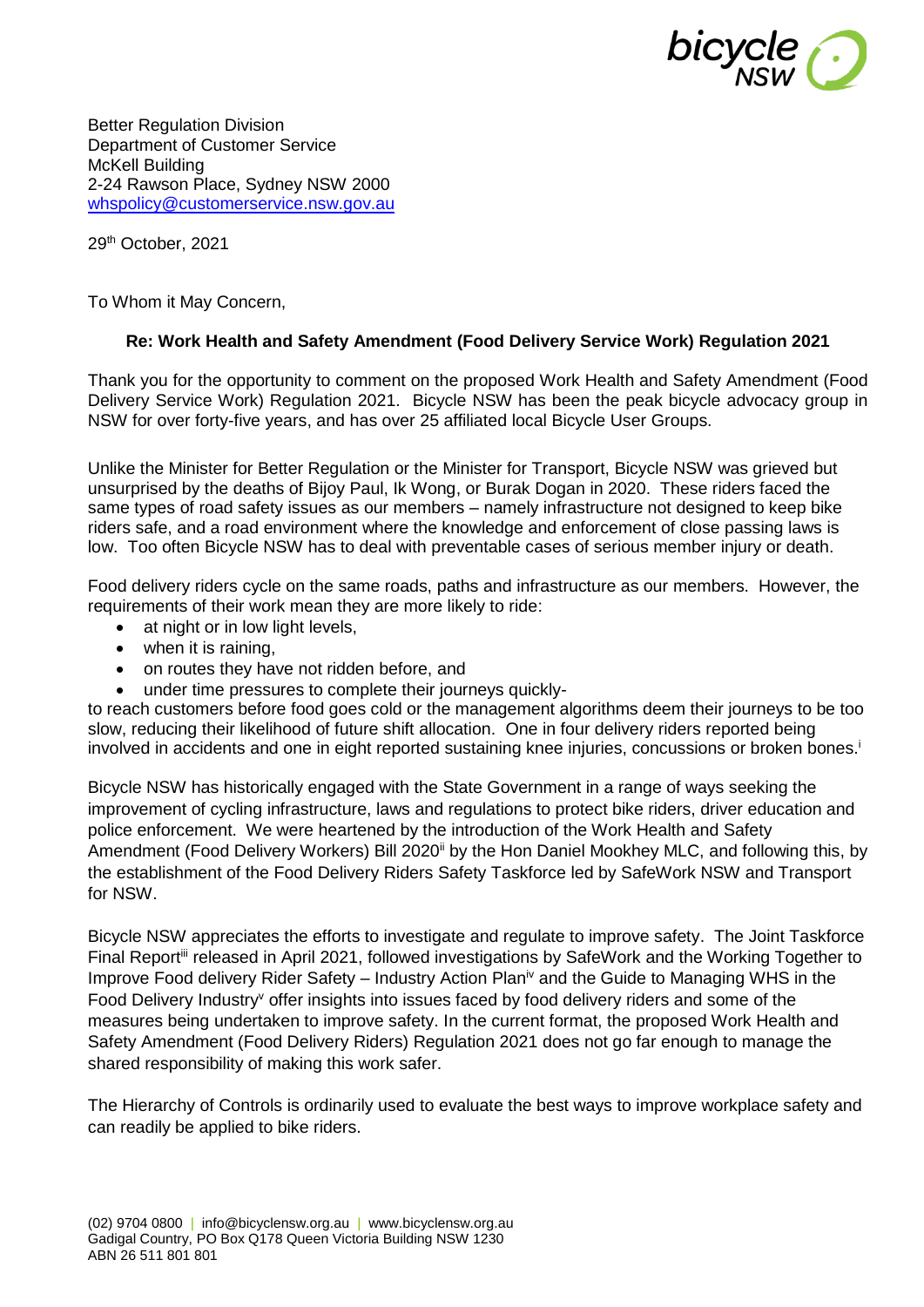

#### The Hierachy of Controls for Bike Riding

Whilst Bicycle NSW recognises that using personal protective equipment like helmets can improve safety, this remains the least effective measure. We know that each of the deceased and injured riders in 2019 and 2020 was wearing a helmet. $\frac{v}{x}$  Of the contributing factors to crashes, the proposed measures do not address:

- road and environmental conditions
- vehicle features
- skills and knowledge of the motor vehicle operators who have hit food delivery workers
- pay rates and work conditions that lead to the fatigue, time and emotional pressures

# **Road and environmental conditions**

Just like Food Delivery Riders, bike riders across NSW struggle with a lack of suitable infrastructure, poorly maintained, damaged and unsafe roads. These hazards must be addressed as a priority as part of the NSW Government's safe systems approach. All riders urgently need infrastructure that enables them to get where they need to go where the key hazard presented by motor vehicles is eliminated or controlled.

Food delivery operators are able to map the most popular routes their workers use, and these should be prioritised for cycleways, shared paths and traffic calming. These routes between homes and the high streets where restaurants operate duplicate the journeys taken by riders to work, school and shops, and investment in them would contribute to enabling mode shift to active transport. Bicycle NSW has undertaken work with the Sydney Connect maintenance contract for State Roads in the Harbour City. We hope that by providing bike rider insights this will help improve road maintenance, but we also aspire that lessons could be learned and shared across NSW to improve road safety for all riders.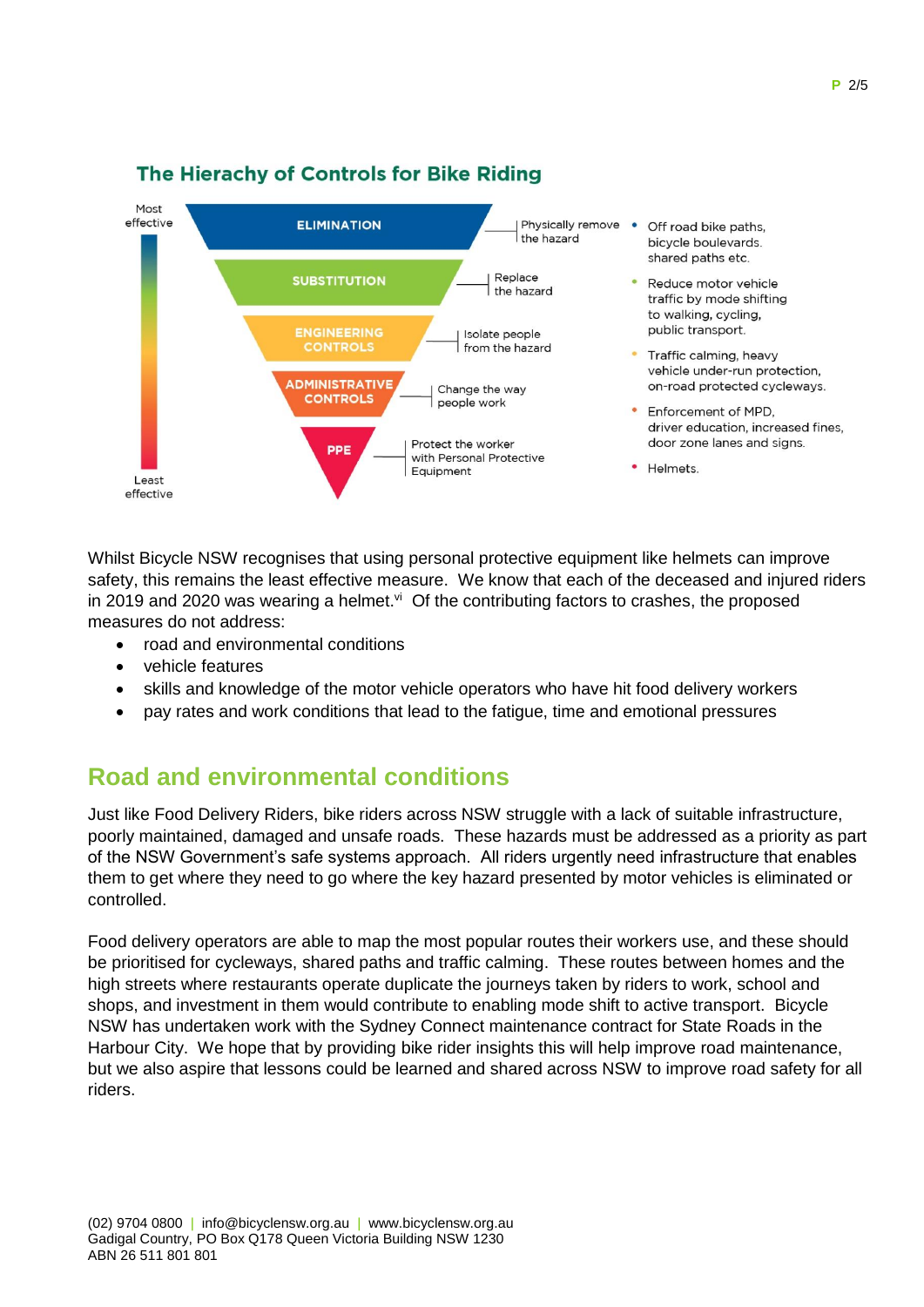# **Vehicle features**

Bicycle NSW appreciates efforts to regulate the food delivery vehicles used, and we understand the hazards posed to riders and the community if e-bikes or motorbikes are not well-maintained or compliant with Australian standards and road rules. However, the vehicle features most likely to kill a rider are not on the bike they are using. Burak Dogan died in 2020 on Parramatta Road when he was hit by the driver of a truck after he had stopped to check directions. The coronial report indicated that the driver did on see him as he was in one of the truck's blind spots.<sup>vii</sup> Burak was positioned to the leftmost side of the road, and we are all too aware from traffic infringement notices issued to our members by NSW Police, that this is where officers expect bike riders to be. This is not a visibility problem riders can alter. It does not matter what clothing they wear, or what lights they use. The problem relates to the design and operating standards applied to heavy vehicles in NSW.

Ik Wong was killed in Redfern by a left turning truck in 2020, vill and just like the death of Brigit Neilsen in Newcastle in 2019, had blind-spot detectors been fitted to both vehicles these riders may be alive today. This is why Bicycle NSW views the introduction of the CLOCS-A heavy vehicle standards into Australia as a priority, and why we continue to contribute to this work. $\dot{x}$  We recommend the NSW Government set contract standards for heavy vehicle operators that include blind spot detection. Some bus operators, trucking companies and our partner for Safety on Spokes - Suez Waste Management<sup>x</sup>, do an excellent job of reducing the impact of blind spots. We recommend setting standards that make vehicles safer and reduce the chances that mistakes become fatal.

# **Driver skills and knowledge**

Bicycle NSW agrees with the need for food delivery riders to receive training, but in several cases no amount of rider training could have averted the fatality. Bicycle riders and motorcyclists regularly experience interactions with motor vehicle operators who report 'not seeing' the rider. This happens so frequently that both road user groups use the acronym 'SMIDSY' (sorry mate I didn't see you) to describe the phenomenon.

Bike lights are mandated at night to improve visibility, and reflective apparel or delivery boxes may assist, but neither measure is a panacea for saccadic masking<sup>xi</sup>, or drivers focussed on the area of road where they expect to see cars<sup>xii</sup>. All road users would benefit from greater education, signage and an awareness campaign about minimum passing laws, and that reminds everyone to proactively look for bicycle and motorbike riders. Bicycle NSW has campaigned for, and invested in, better road safety education. The Motorcycle Council of NSW has done similar work this year. We all need regular education to stay up to date. Bicycle NSW recommends public education campaigns and using the driving license renewal process to educate and update motor vehicle operators on the laws that have changed or ways to avoid crashes.

# **Pay rates and work conditions**

Fatigue, time and emotional pressures can contribute substantially to poor decision making on the road. We appreciate efforts to provide regulation, but if they fail to address underlying issues such as poor pay rates, mapping and job schedules that allow insufficient time to travel safely, or algorithms that penalise riders who do not deliver fast enough, the same problems will persist. Riders can be inducted and trained to work safely, given a Unique Identifying Number, but this could then enable unscrupulous delivery companies to set unsafe schedules but blame vulnerable workers for incidents.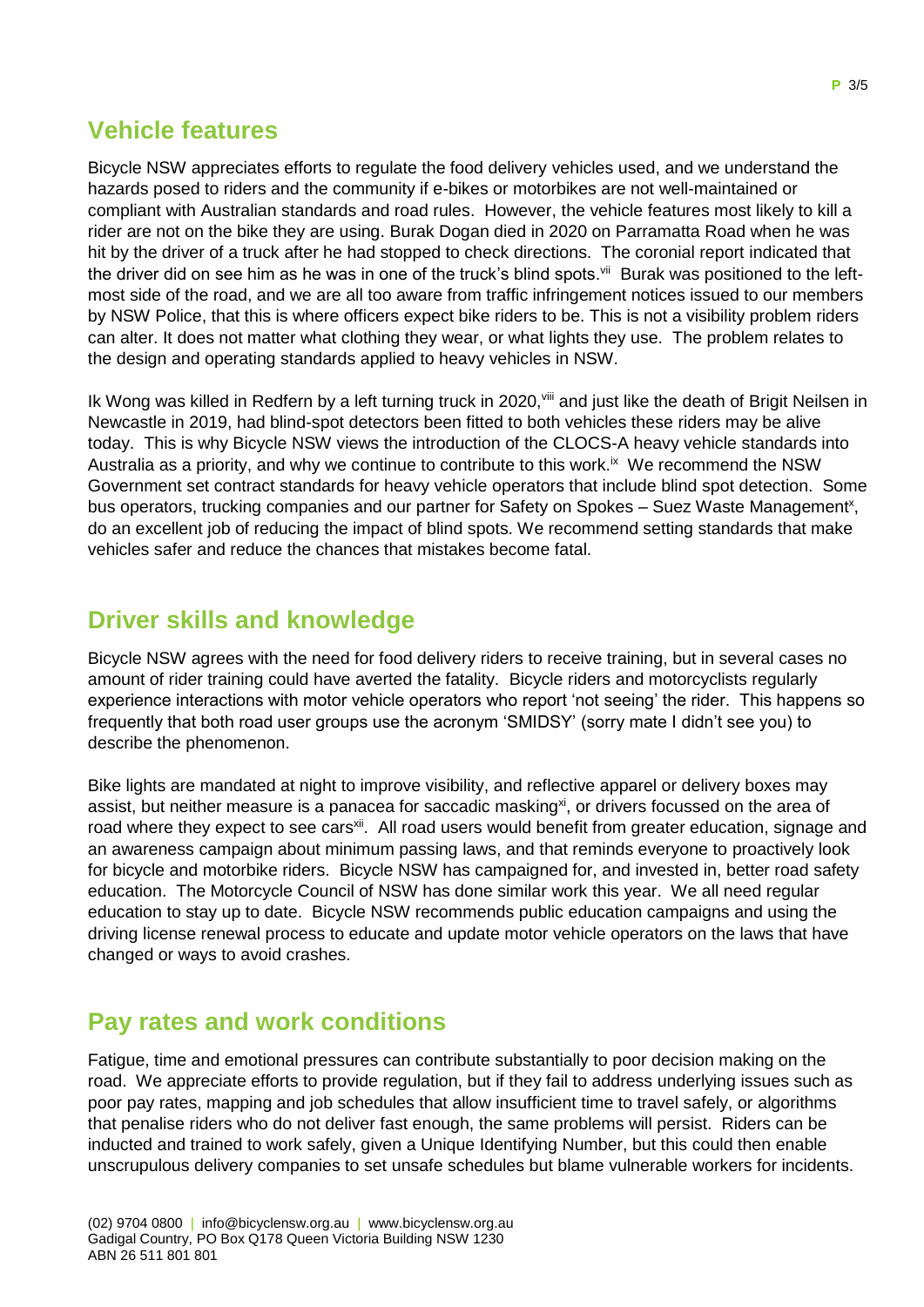There needs to be greater recognition and auditing of food delivery operators to ensure safe organisational practices.

#### **Opportunities to learn and grow**

The food delivery sector is a relatively new, evolving form of work projected to be worth AUD\$ 2,625m in 2021, growing by 11.8% annually<sup>xiii</sup>. Bicycle NSW appreciates the requirement that food delivery operators keep records of training inductions. However, those are only a record of course completion. Far greater opportunities to improve road safety could be realised through a sharing the near miss and incident reports by riders with State and Council road managers. Current technology could take aggregated data from all operators and generate heat-maps of usage and 'black-spot' reporting, based on the experiences of riders. This could inform infrastructure planning, road maintenance and enforcement activities, to improve the safety of all road users.

Thank you for the opportunity to contribute to improving regulation for food delivery riders. One death on the roads, or at work, is too many. We hope that lessons will be learned from these tragedies, and ongoing efforts made to improve to the safety of food delivery riders and everyone who rides a bicycle on the road in NSW.

Yours Sincerely

*Bastien Wallace* - BA LLB General Manager of Public Affairs, Bicycle NSW